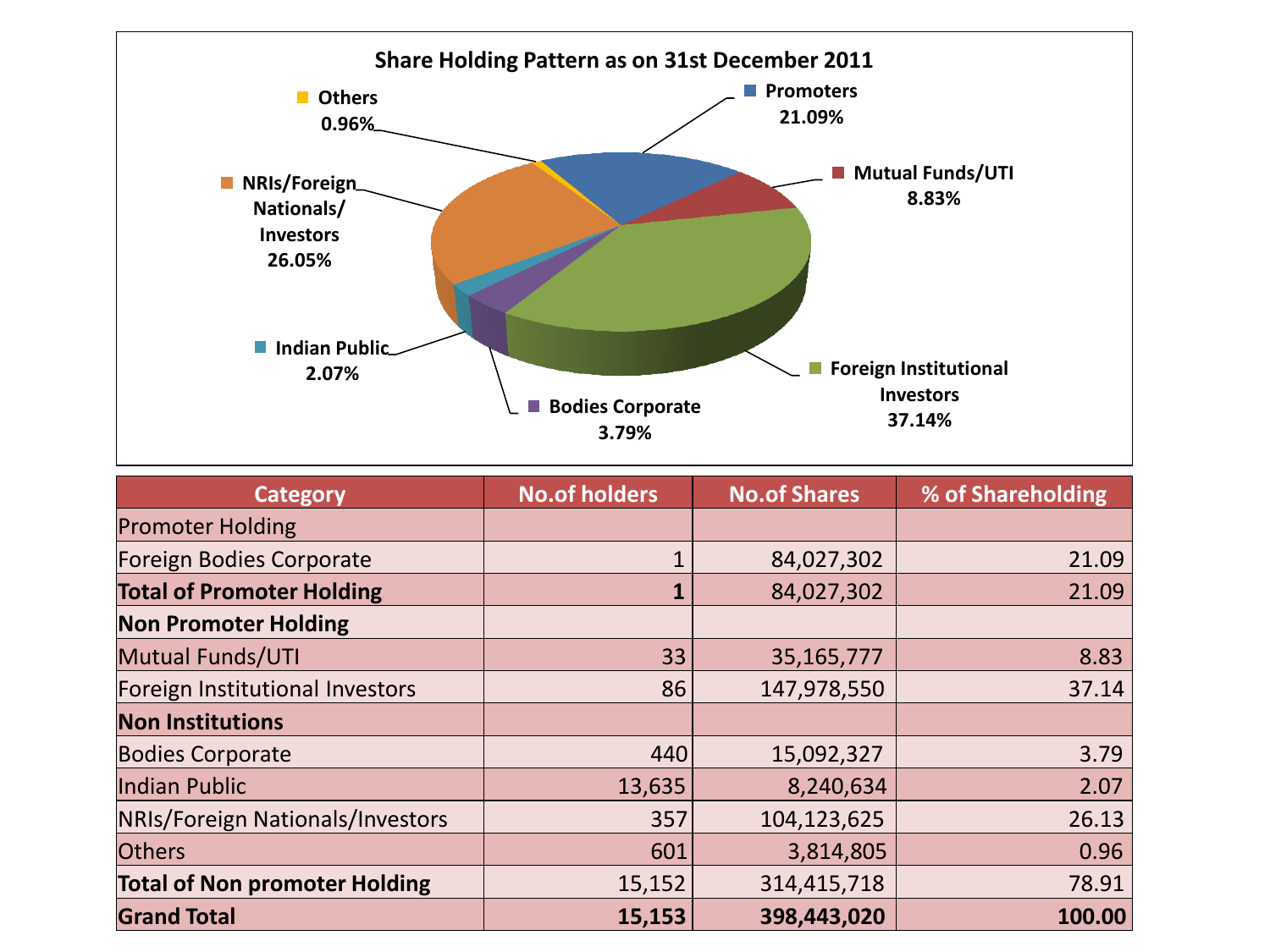## **(I)(a) Statement showing Shareholding Pattern**

# **Name of the Company : Redington (India) Limited Scrip Code, Name of the scrip, class of security : REDINGTON As on Date : 31-Dec-2011**

| Partly paid-up shares                                                                                       | No. of partly                       | As a % of total no.                                             | As a % of total no. of shares of the                                                                          |
|-------------------------------------------------------------------------------------------------------------|-------------------------------------|-----------------------------------------------------------------|---------------------------------------------------------------------------------------------------------------|
|                                                                                                             | paid-up shares                      | of partly paid-up Shares                                        | company                                                                                                       |
| Held by promoter/promoter group                                                                             |                                     |                                                                 |                                                                                                               |
| Held by public                                                                                              |                                     |                                                                 |                                                                                                               |
| <b>Total</b>                                                                                                |                                     |                                                                 |                                                                                                               |
| Outstanding convertible securities                                                                          | No. of<br>outstanding<br>securities | As a % of total no. of<br>outstanding convertible<br>securities | As a % of total no. of shares of<br>the company, assuming full<br>conversion of the<br>convertible securities |
| Held by promoter/promoter group                                                                             |                                     |                                                                 |                                                                                                               |
| Held by public                                                                                              |                                     |                                                                 |                                                                                                               |
| <b>Total</b>                                                                                                |                                     |                                                                 |                                                                                                               |
| <b>Warrants</b>                                                                                             | No. of warrants                     | As a % of total no. of<br>warrants                              | As a % of total no. of shares of the<br>company, assuming full conversion<br>of Warrants                      |
| Held by promoter/promoter group                                                                             |                                     |                                                                 |                                                                                                               |
| Held by public                                                                                              |                                     |                                                                 |                                                                                                               |
| <b>Total</b>                                                                                                |                                     |                                                                 |                                                                                                               |
| Total paid-up capital of the company, assuming<br>full conversion of warrants and convertible<br>securities |                                     |                                                                 |                                                                                                               |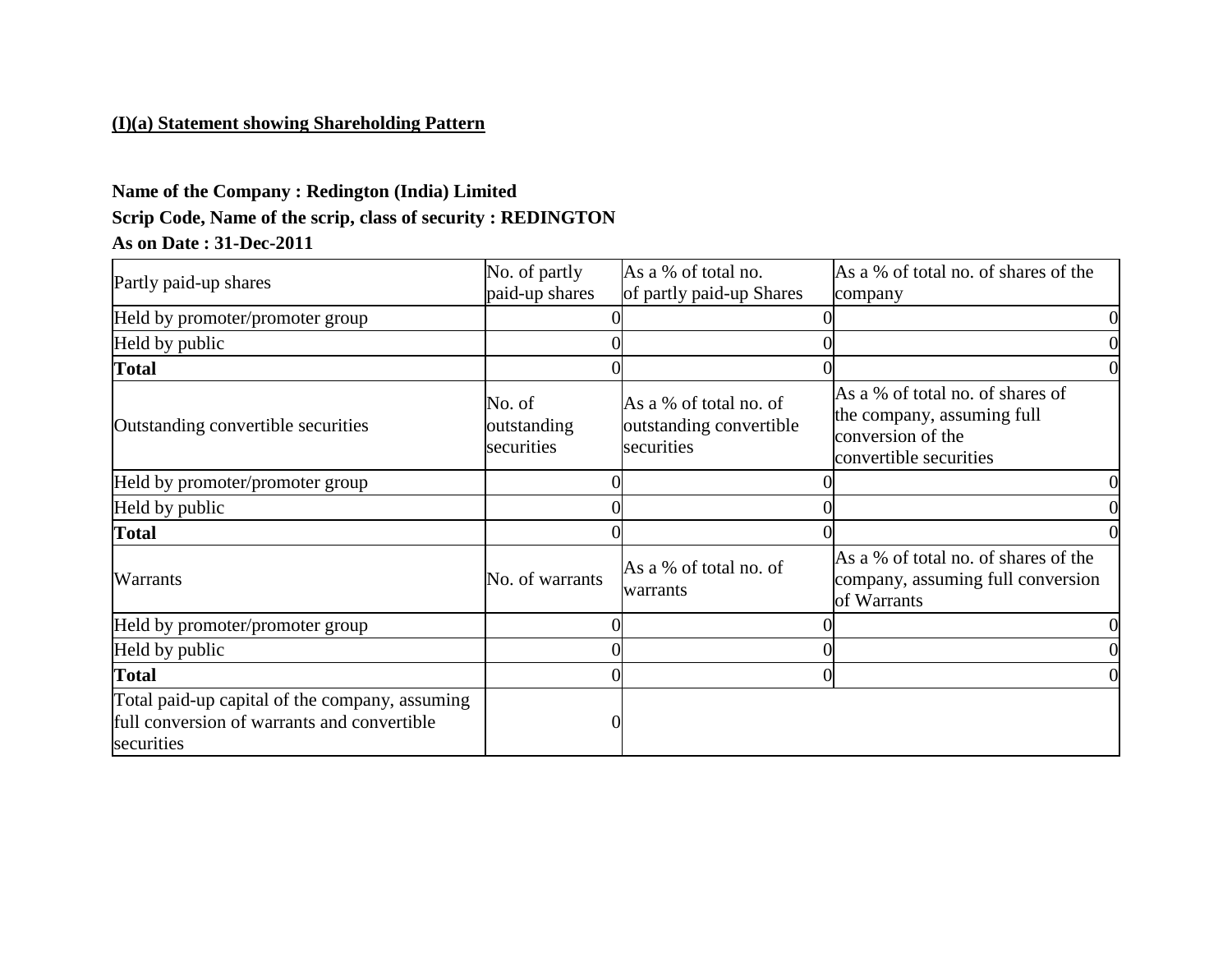## **(I)(a) Statement showing Shareholding Pattern**

| Sr.                 | <b>Category of</b><br>shareholder                                | <b>Number of</b><br>shareholders | <b>Total</b><br>number of | <b>Number of shares</b><br>held in<br>dematerialized |                                            | Total shareholding as a<br>percentage of total<br>number of shares | <b>Shares Pledged or</b><br>otherwise<br>encumbered |                                                           |
|---------------------|------------------------------------------------------------------|----------------------------------|---------------------------|------------------------------------------------------|--------------------------------------------|--------------------------------------------------------------------|-----------------------------------------------------|-----------------------------------------------------------|
| no.<br>$\mathbf{I}$ | (II)                                                             | (III)                            | shares<br>(IV)            | form<br>(V)                                          | As a<br>percentage<br>of $(A+B)^1$<br>(VI) | As a<br>percentage of<br>$(A+B+C)$<br>(VII)                        | <b>Number</b><br>of shares<br>(VIII)                | As a<br>percentage<br>$(IX) =$<br>(VIII) / (IV)<br>$*100$ |
| (A)                 | <b>Promoter and Promoter</b><br>Group <sup>2</sup>               |                                  |                           |                                                      |                                            |                                                                    |                                                     |                                                           |
| (1)                 | Indian                                                           |                                  |                           |                                                      |                                            |                                                                    |                                                     |                                                           |
| (a)                 | Individuals/Hindu<br><b>Undivided Family</b>                     | 0                                | $\overline{0}$            | $\Omega$                                             | $\Omega$                                   | $\Omega$                                                           | 0                                                   | $\overline{0}$                                            |
| (b)                 | <b>Central Government/State</b><br>Government(s)                 | 0                                | 0                         |                                                      |                                            | $\theta$                                                           |                                                     | $\overline{0}$                                            |
| (c)                 | <b>Bodies Corporate</b>                                          | $\overline{0}$                   | $\overline{0}$            | $\theta$                                             | $\overline{0}$                             | $\Omega$                                                           | $\overline{0}$                                      | $\overline{0}$                                            |
| (d)                 | <b>Financial Institutions/Banks</b>                              | $\overline{0}$                   | $\overline{0}$            | 0                                                    | $\overline{0}$                             | $\Omega$                                                           | $\overline{0}$                                      | $\overline{0}$                                            |
| (e)                 | Any Other (Total)                                                | $\overline{0}$                   | $\overline{0}$            | $\overline{0}$                                       | $\overline{0}$                             | $\Omega$                                                           | $\overline{0}$                                      | $\overline{0}$                                            |
|                     | Sub-Total $(A)(1)$                                               | $\theta$                         | $\Omega$                  | 0                                                    | $\theta$                                   | 0                                                                  | $\theta$                                            | $\theta$                                                  |
| (2)                 | Foreign                                                          |                                  |                           |                                                      |                                            |                                                                    |                                                     |                                                           |
| (a)                 | Individuals (Non-Resident<br>Individuals/Foreign<br>Individuals) |                                  | 0                         |                                                      |                                            | $\Omega$                                                           |                                                     | 0                                                         |
| (b)                 | <b>Bodies Corporate</b>                                          |                                  | 84027302                  | 84027302                                             | 21.09                                      | 21.09                                                              | $\overline{0}$                                      | $\overline{0}$                                            |
| $\left( c\right)$   | Institutions                                                     |                                  |                           |                                                      |                                            |                                                                    | 0                                                   | $\overline{0}$                                            |
| (d)                 | Any Other (Total)                                                |                                  | 0                         |                                                      |                                            | $\Omega$                                                           | $\overline{0}$                                      | $\overline{0}$                                            |
|                     | Sub-Total $(A)(2)$                                               |                                  | 84027302                  | 84027302                                             | 21.09                                      | 21.09                                                              | $\theta$                                            | $\overline{0}$                                            |
|                     | <b>Total Shareholding of</b>                                     |                                  | 84027302                  | 84027302                                             | 21.09                                      | 21.09                                                              | 0                                                   | $\overline{0}$                                            |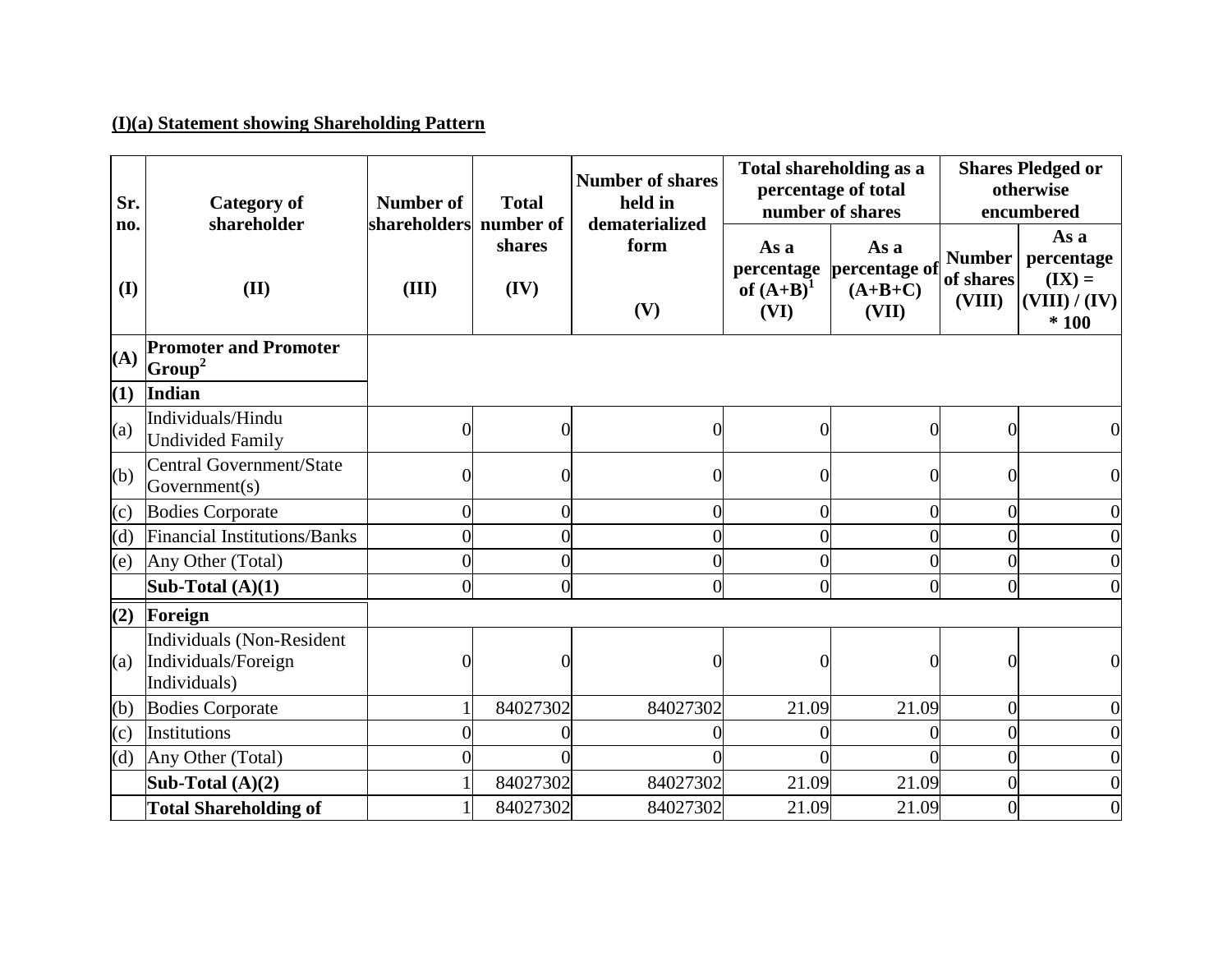|                   | <b>Promoter and Promoter</b><br>Group (A)= (A)(1)+(A)(2)                                                        |                |                |           |                |                |      |      |
|-------------------|-----------------------------------------------------------------------------------------------------------------|----------------|----------------|-----------|----------------|----------------|------|------|
| (B)               | Public shareholding $3$                                                                                         |                |                |           |                |                |      |      |
| (1)               | <b>Institutions</b>                                                                                             |                |                |           |                |                |      |      |
| (a)               | Mutual Funds/UTI                                                                                                | 33             | 35165777       | 35165777  | 8.83           | 8.83           | N.A. | N.A. |
| (b)               | Financial Institutions/Banks                                                                                    | $\overline{0}$ | $\Omega$       | 0         | 0              | $\Omega$       | N.A. | N.A. |
| $\left( c\right)$ | <b>Central Government/State</b><br>Government(s)                                                                | 0              | $\Omega$       | 0         | $\overline{0}$ | $\Omega$       | N.A. | N.A. |
| (d)               | <b>Venture Capital Funds</b>                                                                                    | $\overline{0}$ | $\overline{0}$ | $\Omega$  | $\overline{0}$ | $\overline{0}$ | N.A. | N.A. |
| (e)               | <b>Insurance Companies</b>                                                                                      | $\overline{0}$ | 0              | 0         | 0              | $\Omega$       | N.A. | N.A. |
| (f)               | Foreign Institutional<br>Investors                                                                              | 86             | 147978550      | 147978550 | 37.14          | 37.14          | N.A. | N.A. |
| (g)               | Foreign Venture Capital<br>Investors                                                                            | $\theta$       | $\Omega$       | 0         | $\Omega$       | $\overline{0}$ | N.A. | N.A. |
| (h)               | Any Other (Total)                                                                                               | $\overline{0}$ | $\Omega$       | 0         | $\Omega$       | $\Omega$       | N.A. | N.A. |
|                   | Sub-Total $(B)(1)$                                                                                              | 119            | 183144327      | 183144327 | 45.96          | 45.96          | N.A. | N.A. |
| (2)               | <b>Non-institutions</b>                                                                                         |                |                |           |                |                |      |      |
| (a)               | <b>Bodies Corporate</b>                                                                                         | 440            | 15092327       | 15092327  | 3.79           | 3.79           | N.A. | N.A. |
| (b)               | Individuals - i. Individual<br><b>Shareholders Holding</b><br>Nominal Share Capital Up<br>To $>Rs$ . 1 Lakh.    | 13625          | 6947687        | 6937292   | 1.74           | 1.74           | N.A. | N.A. |
|                   | Individuals - ii. Individual<br><b>Shareholders Holding</b><br>Nominal Share Capital In<br>Excess Of Rs. 1 Lakh | 10             | 1292947        | 1292947   | .32            | .32            | N.A. | N.A. |
| (c)               | Any Other (Total)                                                                                               | 958            | 107938430      | 13518620  | 27.09          | 27.09          | N.A. | N.A. |
|                   | $(c1)$ Clearing Members                                                                                         | 113            | 1100447        | 1100447   | .28            | .28            | N.A. | N.A. |
|                   | $(c2)$ Directors and their relatives                                                                            | 8              | 2014455        | 2014405   | .51            | .51            | N.A. | N.A. |
|                   | (c3) Foreign Corporate Bodies                                                                                   | $\overline{2}$ | 102245940      | 7950000   | 25.66          | 25.66          | N.A. | N.A. |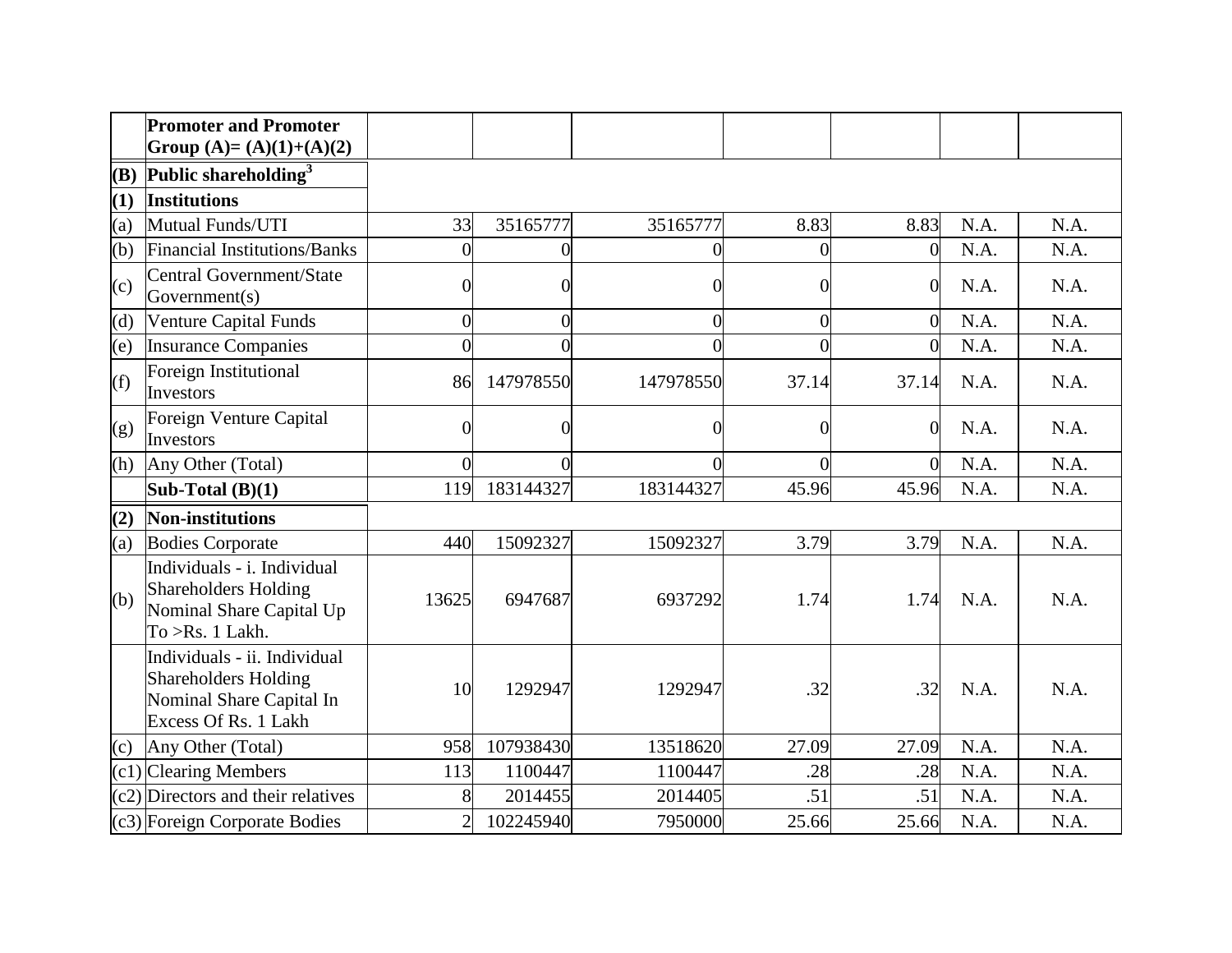|                | (c4) Foreign Nationals                                                                    | 7     | 152250         | 151000         | .04   | .04            | N.A.           | N.A.           |
|----------------|-------------------------------------------------------------------------------------------|-------|----------------|----------------|-------|----------------|----------------|----------------|
|                | (c5) Hindu Undivided Families                                                             | 473   | 647589         | 647589         | .16   | .16            | N.A.           | N.A.           |
|                | (c6) Non Resident Indians                                                                 | 348   | 1725435        | 1651560        | .43   | .43            | N.A.           | N.A.           |
|                | $(c7)$ Trusts                                                                             |       | 52314          | 3619           | .01   | .01            | N.A.           | N.A.           |
|                | Sub-Total $(B)(2)$                                                                        | 15033 | 131271391      | 36841186       | 32.95 | 32.95          | N.A.           | N.A.           |
|                | <b>Total Public Shareholding</b><br>$(B)=(B)(1)+(B)(2)$                                   | 15152 | 314415718      | 219985513      | 78.91 | 78.91          | N.A.           | N.A.           |
|                | <b>TOTAL</b> $(A)+(B)$                                                                    | 15153 | 398443020      | 304012815      | 100   | 100            | $\overline{0}$ |                |
| (C)            | Shares held by Custodians<br>and against which<br>Depository Receipts have<br>been issued |       |                | $\theta$       | N.A.  | $\Omega$       | N.A.           | N.A.           |
| C <sub>1</sub> | <b>Promoter and Promoter</b><br>Group                                                     | 0     | $\overline{0}$ | $\overline{0}$ | N.A.  | $\overline{0}$ | N.A.           | N.A.           |
| C <sub>2</sub> | Public                                                                                    | O     | $\overline{0}$ | $\Omega$       | N.A.  | $\Omega$       | N.A.           | N.A.           |
|                | <b>GRAND TOTAL</b><br>$(A)+(B)+(C)$                                                       | 15153 | 398443020      | 304012815      | N.A.  | 100            | $\overline{0}$ | $\overline{0}$ |

**<sup>1</sup>For determining public shareholding for the purpose of Clause 40A.**

**<sup>2</sup>For definitions of "Promoter" and "Promoter Group", refer to Clause 40A.**

**<sup>3</sup>For definitions of "Public Shareholding", refer to Clause 40A.**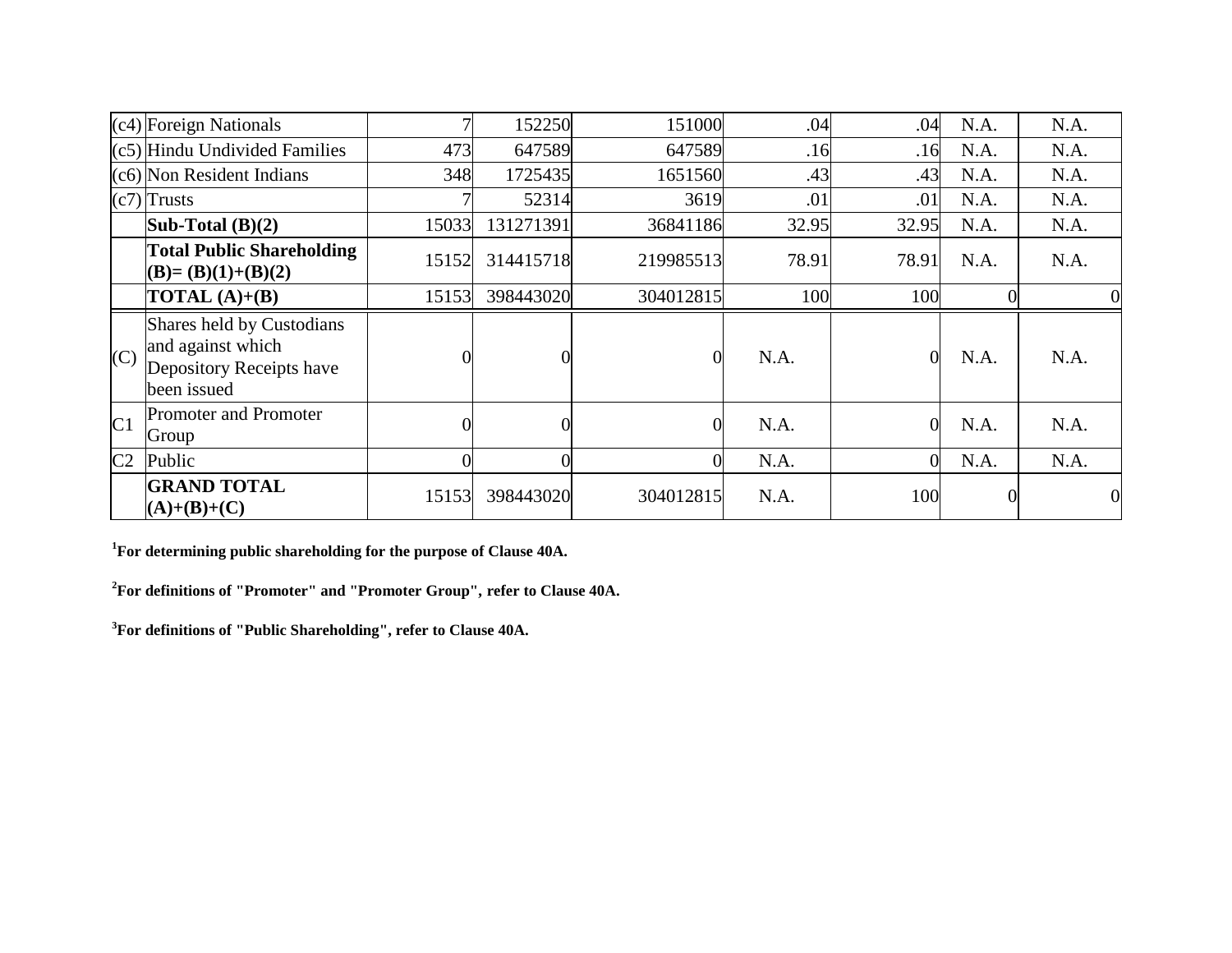|              | <b>Total Shares</b><br>held                       |                        |                                                                                | Shares pledged or<br>otherwise encumbered |                                                            |                                                                                                               | <b>Details of warrants</b>                        |                                                               | <b>Details of convertible</b><br>securities                     |                                                                                        | <b>Total shares</b>                                                                                                                                                    |
|--------------|---------------------------------------------------|------------------------|--------------------------------------------------------------------------------|-------------------------------------------|------------------------------------------------------------|---------------------------------------------------------------------------------------------------------------|---------------------------------------------------|---------------------------------------------------------------|-----------------------------------------------------------------|----------------------------------------------------------------------------------------|------------------------------------------------------------------------------------------------------------------------------------------------------------------------|
| $\mathbf{I}$ | <b>Sr.</b> Name of the<br>No. shareholder<br>(II) | <b>Number</b><br>(III) | as a $%$<br>of<br>grand<br>total<br>$(A) +$<br>$(\mathbf{B}) +$<br>(C)<br>(IV) | (V)                                       | as a<br>Number percentage<br>$(VI) = (V) /$<br>$(III)*100$ | $\vert$ as a %<br>of<br>grand<br>total<br>$(A) +$<br>$(B) +$<br>$(C)$ of<br>sub-<br>clause<br>(I)(a)<br>(VII) | <b>Number</b><br>of<br>warrants<br>held<br>(VIII) | As a $%$<br>total<br>warrants<br>of the<br>same class<br>(IX) | Number of<br>number of convertible<br>securities<br>held<br>(X) | As a % total<br>number of<br>convertible<br>securities of<br>the same<br>class<br>(XI) | <i>(including)</i><br>underlying<br>shares assuming<br>full conversion<br>of warrants and<br>convertible<br>securities) as a<br>% of diluted<br>share capital<br>(XII) |
|              | Redington<br>(Mauritius)<br>Limited               | 84027302 21.09         |                                                                                | $\overline{0}$                            | $\overline{0}$                                             | $\overline{0}$                                                                                                | $\overline{0}$                                    | $\overline{0}$                                                | $\theta$                                                        | $\overline{0}$                                                                         | $\overline{0}$                                                                                                                                                         |
|              | <b>TOTAL</b>                                      | 84027302               | 21.09                                                                          | $\theta$                                  | $\Omega$                                                   | $\Omega$                                                                                                      | $\theta$                                          | $\theta$                                                      | $\Omega$                                                        | $\theta$                                                                               | $\Omega$                                                                                                                                                               |

**(I)(b) Statement showing Shareholding of persons belonging to the category "Promoter and Promoter Group"**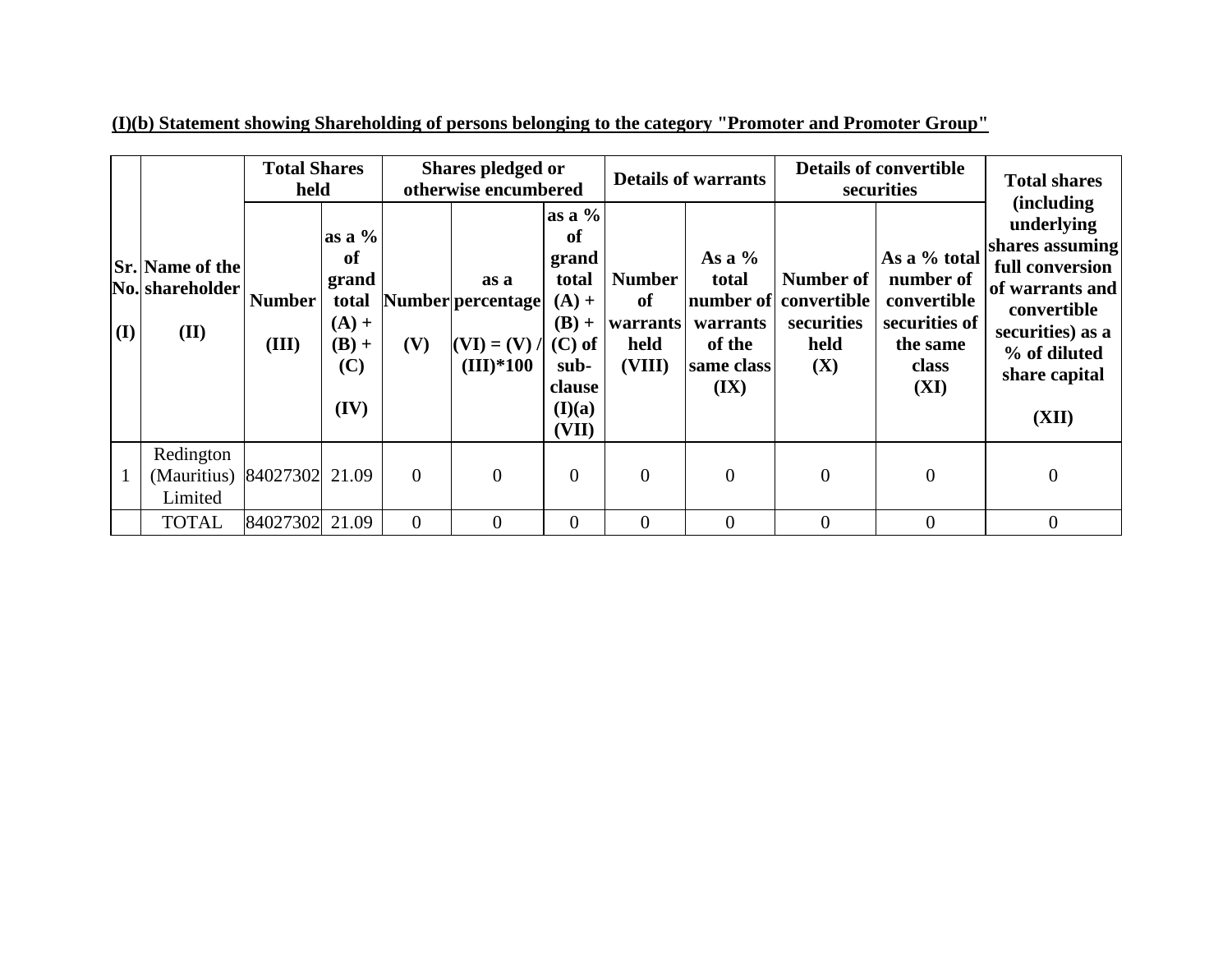**I)(c) Statement showing Shareholding of persons belonging to the category "Public" and holding more than 1% of the total number of shares**

|                |                                                                  |                     | Shares as a<br>percentage of                                                                                                               |                                                    | <b>Details of warrants</b>                                         |                                                | <b>Details of convertible</b><br>securities                                     |                                                                                                                                                 |  |
|----------------|------------------------------------------------------------------|---------------------|--------------------------------------------------------------------------------------------------------------------------------------------|----------------------------------------------------|--------------------------------------------------------------------|------------------------------------------------|---------------------------------------------------------------------------------|-------------------------------------------------------------------------------------------------------------------------------------------------|--|
| Sr.<br>No.     | Name of the<br>shareholder                                       | Number of<br>shares | total number<br>of shares {i.e.,<br>Grand<br><b>Total</b><br>$(A)+(B)+(C)$<br>indicated in<br><b>Statement at</b><br>para (I)(a)<br>above} | <b>Number</b><br><sub>of</sub><br>warrants<br>held | As a $%$<br>total<br>number of<br>warrants<br>of the<br>same class | Number of<br>convertible<br>securities<br>held | % w.r.t total<br>number of<br>convertible<br>securities of<br>the same<br>class | <i>(including)</i><br>underlying<br>shares<br>assuming full<br>conversion of<br>warrants and<br>convertible<br>securities) as a<br>% of diluted |  |
|                | <b>Synnex</b><br>(Mauritius)<br>Ltd                              | 94295940            | 23.67                                                                                                                                      | $\boldsymbol{0}$                                   | $\boldsymbol{0}$                                                   | $\mathbf{0}$                                   | $\overline{0}$                                                                  | $\boldsymbol{0}$                                                                                                                                |  |
| $\overline{c}$ | Standard<br>Chartered<br>Private<br>Equity<br>(Mauritius)<br>Ltd | 47686500            | 11.97                                                                                                                                      | $\overline{0}$                                     | $\mathbf{0}$                                                       | $\overline{0}$                                 | $\overline{0}$                                                                  | $\Omega$                                                                                                                                        |  |
| 3              | <b>SLOANE</b><br>Robinson<br>LLP A/c                             | 21466549            | 5.39                                                                                                                                       | $\boldsymbol{0}$                                   | $\mathbf{0}$                                                       | $\overline{0}$                                 | $\overline{0}$                                                                  | $\overline{0}$                                                                                                                                  |  |
| $\overline{4}$ | <b>SBI</b> Mutual<br>Fund                                        | 16210166            | 4.07                                                                                                                                       | $\overline{0}$                                     | $\mathbf{0}$                                                       | $\mathbf{0}$                                   | $\mathbf{0}$                                                                    | $\boldsymbol{0}$                                                                                                                                |  |
| 5              | India Capital<br><b>Fund Limited</b>                             | 11940978            | 3                                                                                                                                          | $\mathbf{0}$                                       | $\mathbf{0}$                                                       | $\overline{0}$                                 | $\overline{0}$                                                                  | $\overline{0}$                                                                                                                                  |  |
| 6              | Morgan<br>Stanley                                                | 10208081            | 2.56                                                                                                                                       | $\overline{0}$                                     | $\mathbf{0}$                                                       | $\overline{0}$                                 | $\boldsymbol{0}$                                                                | $\overline{0}$                                                                                                                                  |  |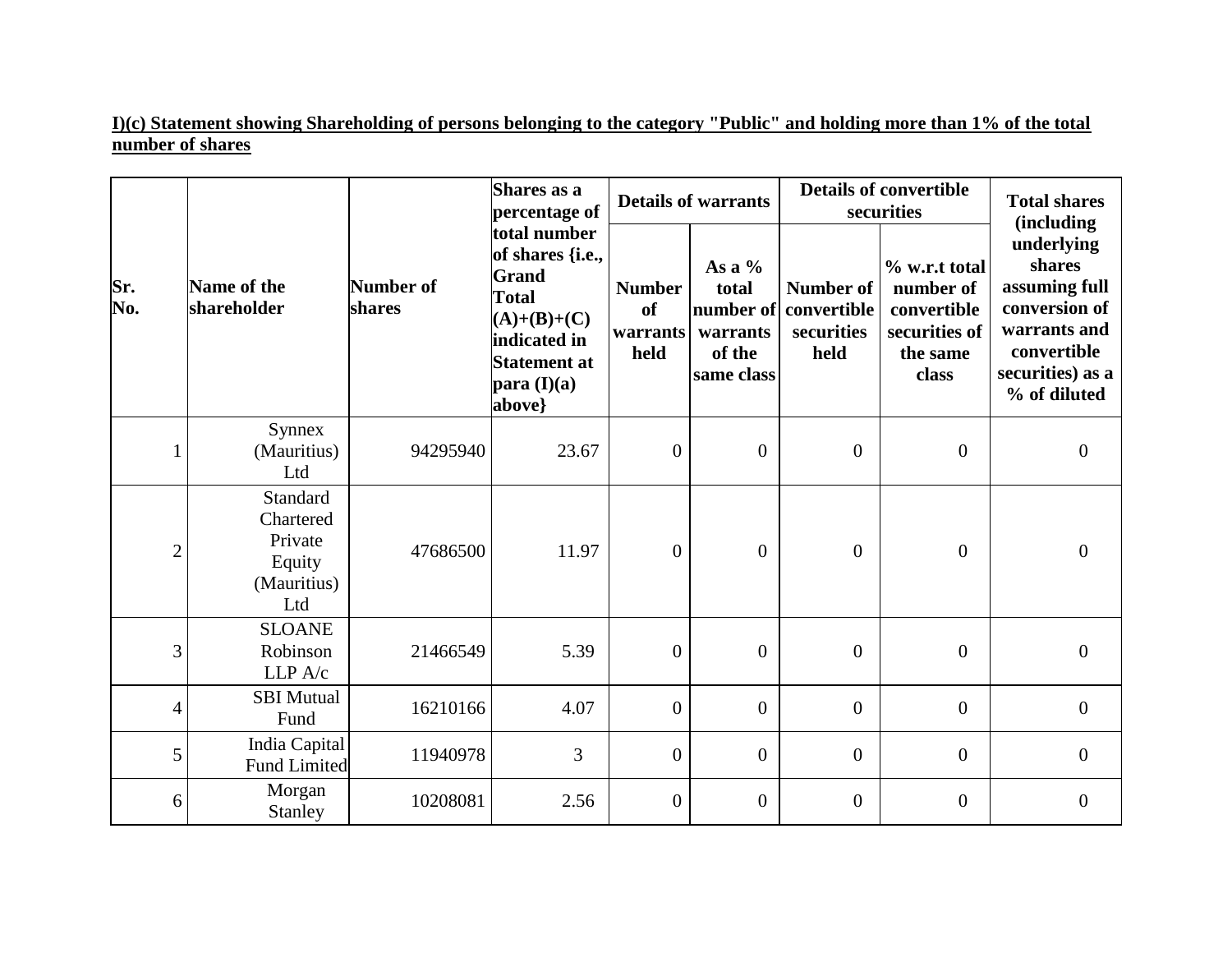| 7  | Goldman<br>Sachs<br>Investment                                    | 9816750   | 2.46  | $\boldsymbol{0}$ | $\boldsymbol{0}$ | $\boldsymbol{0}$ | $\overline{0}$   | $\boldsymbol{0}$ |
|----|-------------------------------------------------------------------|-----------|-------|------------------|------------------|------------------|------------------|------------------|
| 8  | <b>ICICI</b><br>Prudential<br>Life<br>Insurance<br>Company<br>Ltd | 8696665   | 2.18  | $\overline{0}$   | $\boldsymbol{0}$ | $\overline{0}$   | $\overline{0}$   | $\boldsymbol{0}$ |
| 9  | Pinebridge<br>Investments                                         | 8593150   | 2.16  | $\mathbf{0}$     | $\boldsymbol{0}$ | $\boldsymbol{0}$ | $\overline{0}$   | $\boldsymbol{0}$ |
| 10 | <b>DSP</b><br><b>Blackrock</b>                                    | 5950391   | 1.49  | $\mathbf{0}$     | $\boldsymbol{0}$ | $\boldsymbol{0}$ | $\overline{0}$   | $\overline{0}$   |
| 11 | Carlson Fund                                                      | 5950000   | 1.49  | $\overline{0}$   | $\overline{0}$   | $\boldsymbol{0}$ | $\boldsymbol{0}$ | $\boldsymbol{0}$ |
| 12 | <b>IDFC</b><br>Premier<br>equity Fund                             | 5832511   | 1.46  | $\overline{0}$   | $\boldsymbol{0}$ | $\boldsymbol{0}$ | $\overline{0}$   | $\boldsymbol{0}$ |
| 13 | Franklin<br>Templeton<br>Fund                                     | 5658426   | 1.42  | $\boldsymbol{0}$ | $\boldsymbol{0}$ | $\boldsymbol{0}$ | $\overline{0}$   | $\boldsymbol{0}$ |
| 14 | Royal Bank<br>of Scotland                                         | 4439224   | 1.11  | $\mathbf{0}$     | $\boldsymbol{0}$ | $\overline{0}$   | $\overline{0}$   | $\boldsymbol{0}$ |
|    | <b>TOTAL</b>                                                      | 256745331 | 64.44 | $\boldsymbol{0}$ | $\boldsymbol{0}$ | $\boldsymbol{0}$ | $\boldsymbol{0}$ | $\boldsymbol{0}$ |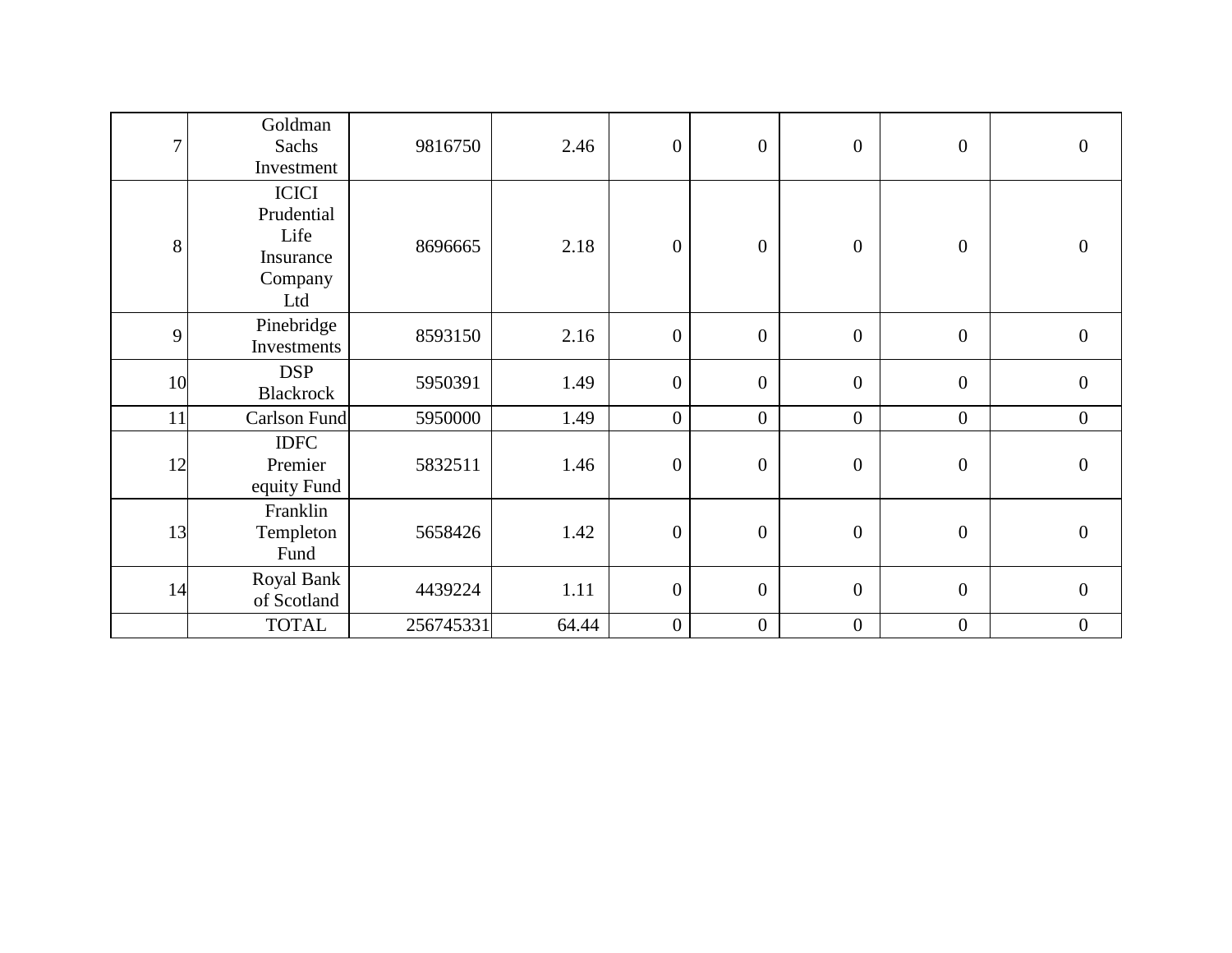**I)(c) Statement showing Shareholding of persons belonging to the category "Public" and holding more than 5% of the total number of shares**

|                |                                                                      |                     | Shares as a<br>percentage of                                                                                                                      |                                                | <b>Details of warrants</b>                            | <b>Details of convertible</b><br>securities              | <b>Total shares</b>                                                             |                                                                                                                                              |  |
|----------------|----------------------------------------------------------------------|---------------------|---------------------------------------------------------------------------------------------------------------------------------------------------|------------------------------------------------|-------------------------------------------------------|----------------------------------------------------------|---------------------------------------------------------------------------------|----------------------------------------------------------------------------------------------------------------------------------------------|--|
| Sr.<br>No.     | Name of the<br>shareholder                                           | Number of<br>shares | total number<br>of shares {i.e.,<br><b>Grand</b><br><b>Total</b><br>$(A)+(B)+(C)$<br>indicated in<br><b>Statement at</b><br>para (I)(a)<br>above} | <b>Number</b><br><b>of</b><br>warrants<br>held | As a $%$<br>total<br>warrants<br>of the<br>same class | Number of<br>number of convertible<br>securities<br>held | % w.r.t total<br>number of<br>convertible<br>securities of<br>the same<br>class | <i>(including)</i><br>underlying<br>shares assuming<br>full conversion<br>of warrants and<br>convertible<br>securities) as a<br>% of diluted |  |
|                | Synnex<br>(Mauritius)<br>Ltd                                         | 94295940            | 23.67                                                                                                                                             | $\overline{0}$                                 | $\boldsymbol{0}$                                      | $\overline{0}$                                           | $\mathbf{0}$                                                                    | $\boldsymbol{0}$                                                                                                                             |  |
| $\overline{c}$ | Standard<br>Chartered<br>Private<br>Equity<br>(Mauritius)<br>Limited | 47686500            | 11.97                                                                                                                                             | $\overline{0}$                                 | $\overline{0}$                                        | $\overline{0}$                                           | $\overline{0}$                                                                  | $\overline{0}$                                                                                                                               |  |
| 3              | <b>SLOANE</b><br>Robinson<br>LLP A/c                                 | 21466549            | 5.39                                                                                                                                              | $\overline{0}$                                 | $\overline{0}$                                        | $\overline{0}$                                           | $\mathbf{0}$                                                                    | $\boldsymbol{0}$                                                                                                                             |  |
|                | <b>TOTAL</b>                                                         | 163448989           | 41.02                                                                                                                                             | $\overline{0}$                                 | $\overline{0}$                                        | $\boldsymbol{0}$                                         | $\mathbf{0}$                                                                    | $\boldsymbol{0}$                                                                                                                             |  |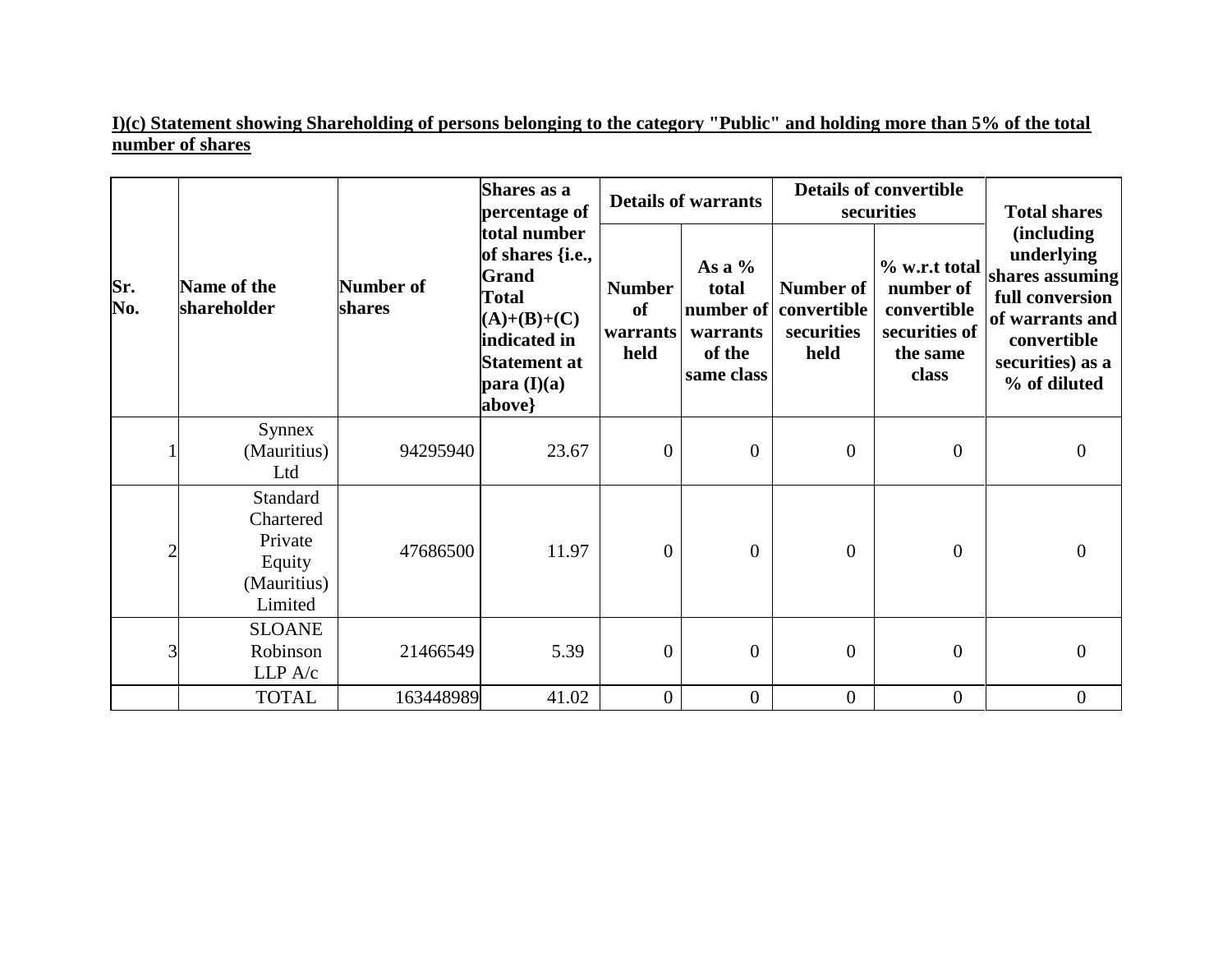#### **(II)(a) Statement showing details of Depository Receipts (DRs)**

|  | Sr. Type of outstanding<br>No. DR (ADRs, GDRs, outstanding<br>No. SDRs, etc.) | Number of | Shares underlying outstanding DRs as a<br>shares underlying percentage of total number of shares {i.e., Grand shares underlying Total $(A)+(B)+(C)$ indicated in Statement at para<br>outstanding DRs outstanding DRs $\left  \begin{array}{c} 1 \text{ v} \text{ u} \\ \text{ (I) (a) above} \end{array} \right $ |
|--|-------------------------------------------------------------------------------|-----------|--------------------------------------------------------------------------------------------------------------------------------------------------------------------------------------------------------------------------------------------------------------------------------------------------------------------|
|  | <b>TOTAL</b>                                                                  |           |                                                                                                                                                                                                                                                                                                                    |

### **(II)(b) Statement showing holding of Depository Receipts (DRs), where underlying shares held by 'promoter/promoter group' are in excess of 1% of the total number of shares**

|  | Tvpe of<br><b>SDRs, etc.)</b> | $S$ r.<br>Name of the DR Holder (ADRs, GDRs, CDRs, $S$ ) and the state of the Shares underlying outstanding DRs as a percentage of total (A)+(B)+(C) indicated in<br>  outstanding DRs Statement at para $(I)(a)$ above} |
|--|-------------------------------|--------------------------------------------------------------------------------------------------------------------------------------------------------------------------------------------------------------------------|
|  | <b>TOTAL</b>                  |                                                                                                                                                                                                                          |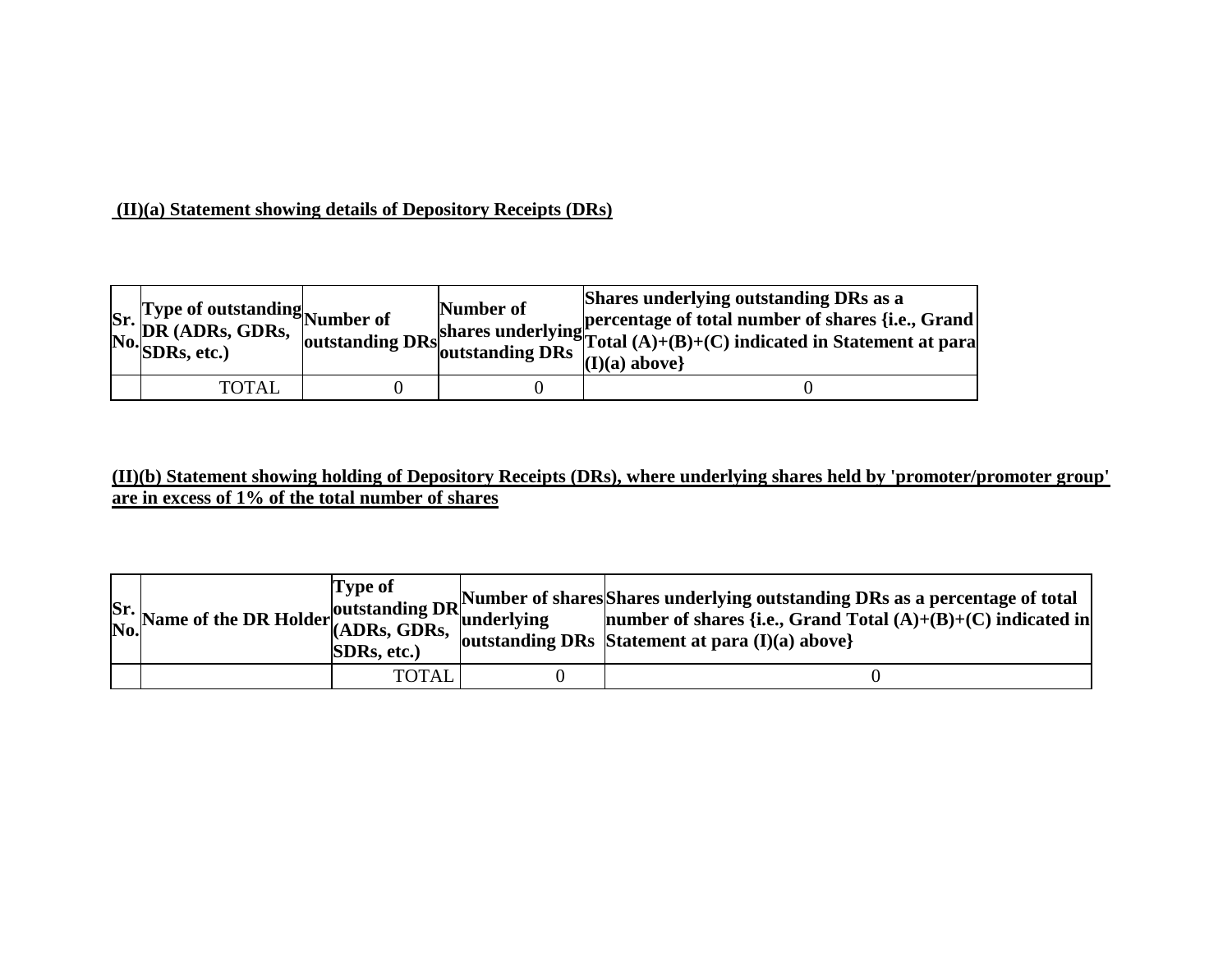**(III) (a) Statement showing the voting pattern of shareholders, if more than one class of shares/securities is issued by the issuer.**

| Sr.<br>no.        | <b>Category of</b><br>shareholder                                               |                         | <b>Number of Voting Rights</b><br>held in each class of<br>securities |                       | <b>Total Voting</b><br><b>Rights</b><br>$(III+IV+V)$ | <b>Total Voting Rights i.e. (VI)</b>      |                                           |
|-------------------|---------------------------------------------------------------------------------|-------------------------|-----------------------------------------------------------------------|-----------------------|------------------------------------------------------|-------------------------------------------|-------------------------------------------|
| (I)               | (II)                                                                            | <b>Class X</b><br>(III) | <b>Class Y</b><br>(IV)                                                | <b>Class Z</b><br>(V) | (VI)                                                 | As a<br>percentage of<br>$(A+B)$<br>(VII) | As a percentage<br>of $(A+B+C)$<br>(VIII) |
| (A)               | <b>Promoter and Promoter Group<sup>2</sup></b>                                  |                         |                                                                       |                       |                                                      |                                           |                                           |
| (1)               | Indian                                                                          |                         |                                                                       |                       |                                                      |                                           |                                           |
| (a)               | Individuals/Hindu Undivided Family                                              | 0                       | $\overline{0}$                                                        | $\overline{0}$        | $\overline{0}$                                       | $\overline{0}$                            | $\overline{0}$                            |
| (b)               | Central Government/State Government(s)                                          | 0                       | $\overline{0}$                                                        | $\overline{0}$        |                                                      | $\overline{0}$                            | $\overline{0}$                            |
| $\left( c\right)$ | <b>Bodies Corporate</b>                                                         | 0                       | $\overline{0}$                                                        | $\overline{0}$        |                                                      |                                           | $\overline{0}$                            |
| (d)               | <b>Financial Institutions/Banks</b>                                             | 0                       | $\boldsymbol{0}$                                                      | $\boldsymbol{0}$      | 0                                                    | 0                                         | $\mathbf{0}$                              |
| (e)               | Any Other (Total)                                                               | $\theta$                | $\overline{0}$                                                        | $\overline{0}$        |                                                      |                                           | $\overline{0}$                            |
|                   | Sub-Total $(A)(1)$                                                              | 0                       | $\overline{0}$                                                        | $\overline{0}$        | 0                                                    | $\overline{0}$                            | $\overline{0}$                            |
| (2)               | Foreign                                                                         |                         |                                                                       |                       |                                                      |                                           |                                           |
| (a)               | Individuals (Non-Resident<br>Individuals/Foreign Individuals)                   | 0                       | $\overline{0}$                                                        | $\overline{0}$        | 0                                                    | 0                                         | $\overline{0}$                            |
| (b)               | <b>Bodies Corporate</b>                                                         | 0                       | $\overline{0}$                                                        | $\overline{0}$        | 0                                                    | 0                                         | $\overline{0}$                            |
| $\left( c\right)$ | Institutions                                                                    | 0                       | $\overline{0}$                                                        | $\overline{0}$        |                                                      |                                           | $\overline{0}$                            |
| (d)               | Any Other (Total)                                                               | 0                       | $\overline{0}$                                                        | $\overline{0}$        |                                                      |                                           | $\overline{0}$                            |
|                   | Sub-Total $(A)(2)$                                                              | 0                       | $\overline{0}$                                                        | $\overline{0}$        |                                                      | 0                                         | $\overline{0}$                            |
|                   | <b>Total Shareholding of Promoter and</b><br>Promoter Group $(A)=(A)(1)+(A)(2)$ |                         | $\overline{0}$                                                        | 0                     |                                                      | 0                                         | $\overline{0}$                            |
| <b>(B)</b>        | <b>Public shareholding</b>                                                      |                         |                                                                       |                       |                                                      |                                           |                                           |
| (1)               | <b>Institutions</b>                                                             |                         |                                                                       |                       |                                                      |                                           |                                           |
| (a)               | Mutual Funds/UTI                                                                | $\overline{0}$          | $\overline{0}$                                                        | $\boldsymbol{0}$      | $\overline{0}$                                       | $\overline{0}$                            | $\overline{0}$                            |